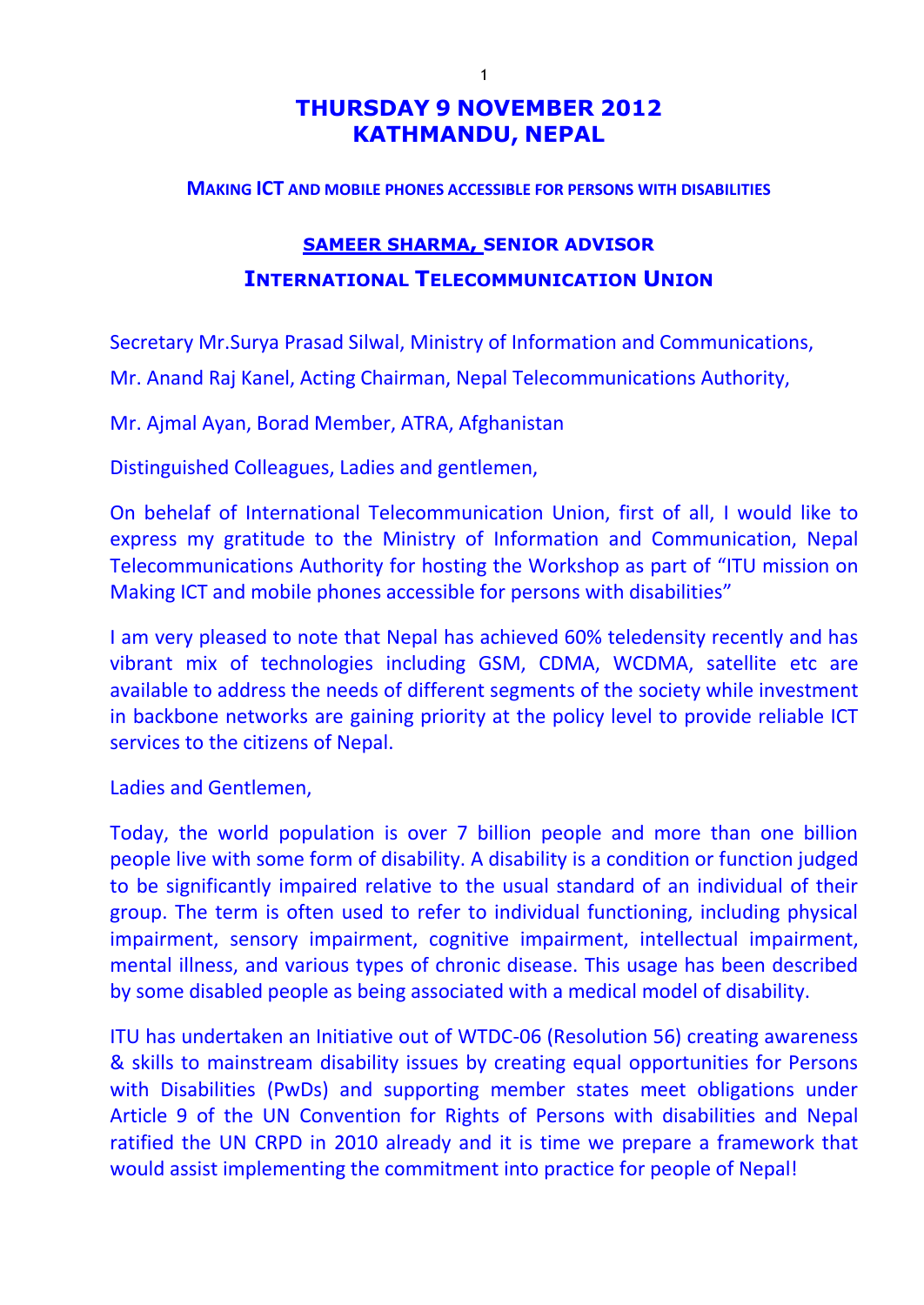Few people realize that the telephone was developed as a result of Alexander Graham Bell's experiments with ways to communicate with his deaf wife. The concept of telecommunications for the deaf may sound like an oxymoron – but telecoms infrastructure is fundamental to the delivery of services to the deaf or hard-of-hearing.

Standardization makes it possible on a global scale, to connect equipment and services from different manufacturers. The most important goal of ITU-T's accessibility activities is to make sure that newly developed standards contain the necessary elements to make services and features usable for people with as broad range of capabilities as possible. Standards describe how equipment interacts and defines the quality necessary for media to be usable for all. Standards should also describe suitable methods of media delivery for people with disabilities, and are therefore essential for the provision of services accessible for all.

ITU-T pioneered international work on standardization of deaf telecommunications with V.18 (an ITU-T Recommendation on a multi-function text telephone) back in 1990 and will further open up ICT access for the deaf by progressing its work to promote an all-inclusive approach to telecommunications. The organization is also actively promoting existing standards.

The first example of a mass-produced telecommunication device for the deaf was developed by Robert Weitbrecht, a deaf physicist, in 1964. A radio ham he was familiar with the way teleprinters communicate over the air, and realized that these machines could be used by deaf people to 'talk' over the phone. He developed and patented a modem which, when coupled to a teleprinter, allowed them to do just that. Mechanical printers have been largely replaced by portable devices using LED or LCD displays. By the early eighties 180,000 were in use, and they continue to be used today.

Communication technology has greatly advanced in the last few years, which is very beneficial for us deaf people. SMS, e-mail, IRC tools like MSN Messenger enable deaf people to cope alone, without the help of a hearing person. They have been developed not to enhance the audio aspect but to better communicate using visual tools, which is important."

Total Conversation is an ITU-T defined concept that encompasses voice telephony, video telephony and text telephony. The idea is that it gives everyone the chance to communicate with one another regardless of whether they are hearing, hearing impaired or deaf. Efforts have been made to incorporate these principles into the development of many ITU-T standards (Recommendations). Text over IP (ToIP) (developed in ITU-T Study Group 16) is an example of these efforts. Its objectives are to bridge two PSTN networks via IP, allowing for simultaneous character-by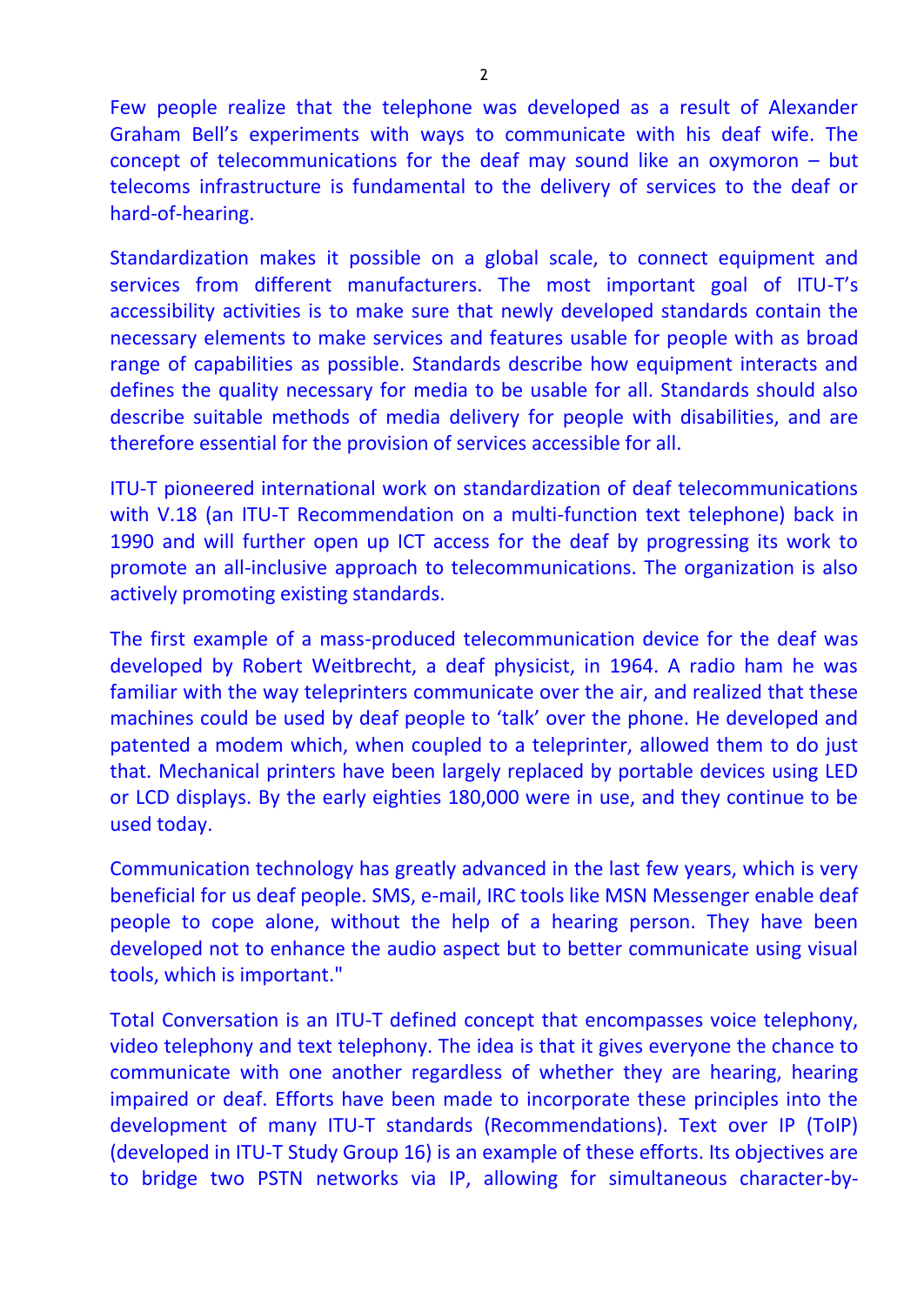character text communication – this would enable textphones to communicate over an IP network. The ultimate goal of 'Total Conversation' is to allow any device to support the transmission of video and or text signals. This could include a PC or PDA user connected to an IP network chatting with the user of a textphone.

Users of telecommunications and information technology have a varied capability of handling information and the controls for its presentation. The source of this variation lies in cultural and educational backgrounds as well as on age-related functional limitations, in disabilities, and in other natural causes. The entire community can benefit from the accessibility standardization work as people can be permanently or temporarily disabled due to physical, environmental (e.g. a phone call in a noisy environment) or cultural (e.g. spoken language diversity) conditions. Moreover, we will all grow old and lose abilities that we take for granted now, thus enlarging the part of the population that would benefit from accessible communication.

### Ladies and Gentlemen,

In addition to the current technical assistance on ICT for PWD , ITU has very close collaboration with Nepal in development of ICT with following recent initiatives / projects:

- Wireless Broadband Master Plan (2012)
- Regulatory Guidelines on Broadband through Universal Service (2011)
- Report on Introduction of m-Health Services (2011)
- **Report on Assessment on Stimulating Broadband in ABBMN (2010)**
- CIRT Assessment for Nepal (2010) launched this week
- **Nationwide IPTV Services for Nepal Telecom**
- **IF COMA Planning for Nepal Telecom**
- Recommendations on QoS Enhancement & New Services for NT
- **Migration from Analogue to DTTB (ongoing)**
- Wireless BB Master Plan (ongoing)

In 2013 too, I am pleased to inform that we will have technical assistance on QoS Regulation for NTA in Nepal.